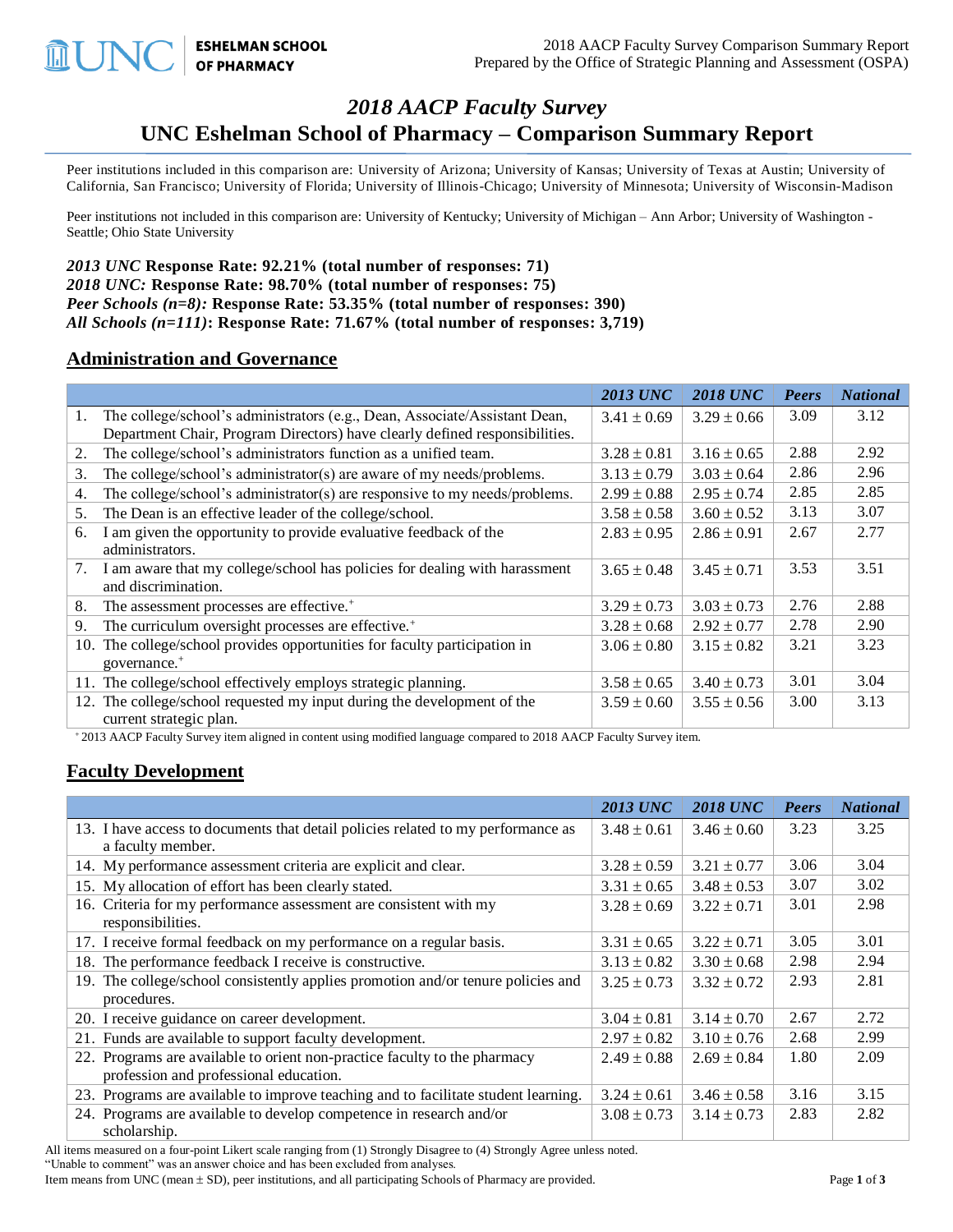# **ESHELMAN SCHOOL<br>OF PHARMACY**

## **Infrastructure**

**血UN** 

|                                                                                                                       | <b>2013 UNC</b> | <b>2018 UNC</b> | Peers | <b>National</b> |
|-----------------------------------------------------------------------------------------------------------------------|-----------------|-----------------|-------|-----------------|
| 25. The college or school has a sufficient number of staff to effectively address<br>programmatic needs. <sup>+</sup> | $2.89 \pm 0.77$ | $2.68 \pm 0.86$ | 2.75  | 2.69            |
| 26. Faculty office space permits accomplishment of my responsibilities. <sup>+</sup>                                  | $3.51 \pm 0.61$ | $3.53 \pm 0.53$ | 3.31  | 3.33            |
| 27. The college or school has resources to effectively address<br>research/scholarship needs. <sup>+</sup>            | $3.38 \pm 0.71$ | $3.21 \pm 0.80$ | 2.81  | 2.75            |
| 28. The college or school has resources to effectively address instructional<br>technology needs.                     |                 | $3.40 \pm 0.62$ | 3.11  | 3.00            |
| 29. The college has physical facilities to effectively support academic program<br>$needs.$ <sup>+</sup>              | $3.46 \pm 0.63$ | $3.27 \pm 0.61$ | 3.03  | 3.02            |
| 30. The college/school has a sufficient number of faculty.                                                            | $3.26 \pm 0.72$ | $2.96 \pm 0.86$ | 2.77  | 2.71            |
| 31. My campus work environment is safe.                                                                               | $3.51 \pm 0.56$ | $3.59 \pm 0.49$ | 3.38  | 3.42            |

<sup>+</sup> 2013 AACP Faculty Survey item aligned in content using modified language compared to 2018 AACP Faculty Survey item.

# **Curriculum, Teaching, and Assessment**

|                                                                                                            | <b>2013 UNC</b> | <b>2018 UNC</b> | Peers | <b>National</b> |
|------------------------------------------------------------------------------------------------------------|-----------------|-----------------|-------|-----------------|
| 32. The organization and structure of the curriculum is clear.                                             | $3.16 \pm 0.63$ | $2.95 \pm 0.88$ | 3.04  | 3.14            |
| 33. I understand how my instructional content fits into the curriculum.                                    | $3.31 \pm 0.63$ | $3.23 \pm 0.57$ | 3.15  | 3.29            |
| 34. The curriculum is taught at a depth that supports understanding of central<br>concepts and principles. | $3.30 \pm 0.63$ | $3.24 \pm 0.67$ | 3.06  | 3.12            |
| 35. Curricular collaboration among disciplines is encouraged at my<br>college/school.                      | $3.19 \pm 0.71$ | $3.41 \pm 0.55$ | 3.25  | 3.22            |
| 36. The college/school uses programmatic assessment data to improve the<br>curriculum.                     | $3.26 \pm 0.65$ | $3.14 \pm 0.76$ | 2.88  | 2.99            |

### **Developing and Supervising Students**

|                                                                               | <b>2013 UNC</b> | <b>2018 UNC</b> | Peers | <b>National</b> |
|-------------------------------------------------------------------------------|-----------------|-----------------|-------|-----------------|
| 37. The college/school provides an environment and culture that promote       | $3.49 \pm 0.53$ | $3.41 \pm 0.66$ | 3.31  | 3.23            |
| professional behavior among students, faculty, administrators, preceptors     |                 |                 |       |                 |
| and staff.                                                                    |                 |                 |       |                 |
| 38. The college/school has an effective process to manage academic misconduct | $3.30 \pm 0.70$ | $3.15 \pm 0.66$ | 3.07  | 3.07            |
| by students (e.g., plagiarism).                                               |                 |                 |       |                 |
| 39. The college/school has an effective process to manage professional        | $3.32 \pm 0.61$ | $3.16 \pm 0.69$ | 2.88  | 2.93            |
| misconduct by students (e.g., repeated tardiness/absences, drug diversion).   |                 |                 |       |                 |
| 40. The college/school has an effective process to manage poor academic       | $3.23 \pm 0.66$ | $3.18 \pm 0.64$ | 3.00  | 2.99            |
| performance of students.                                                      |                 |                 |       |                 |